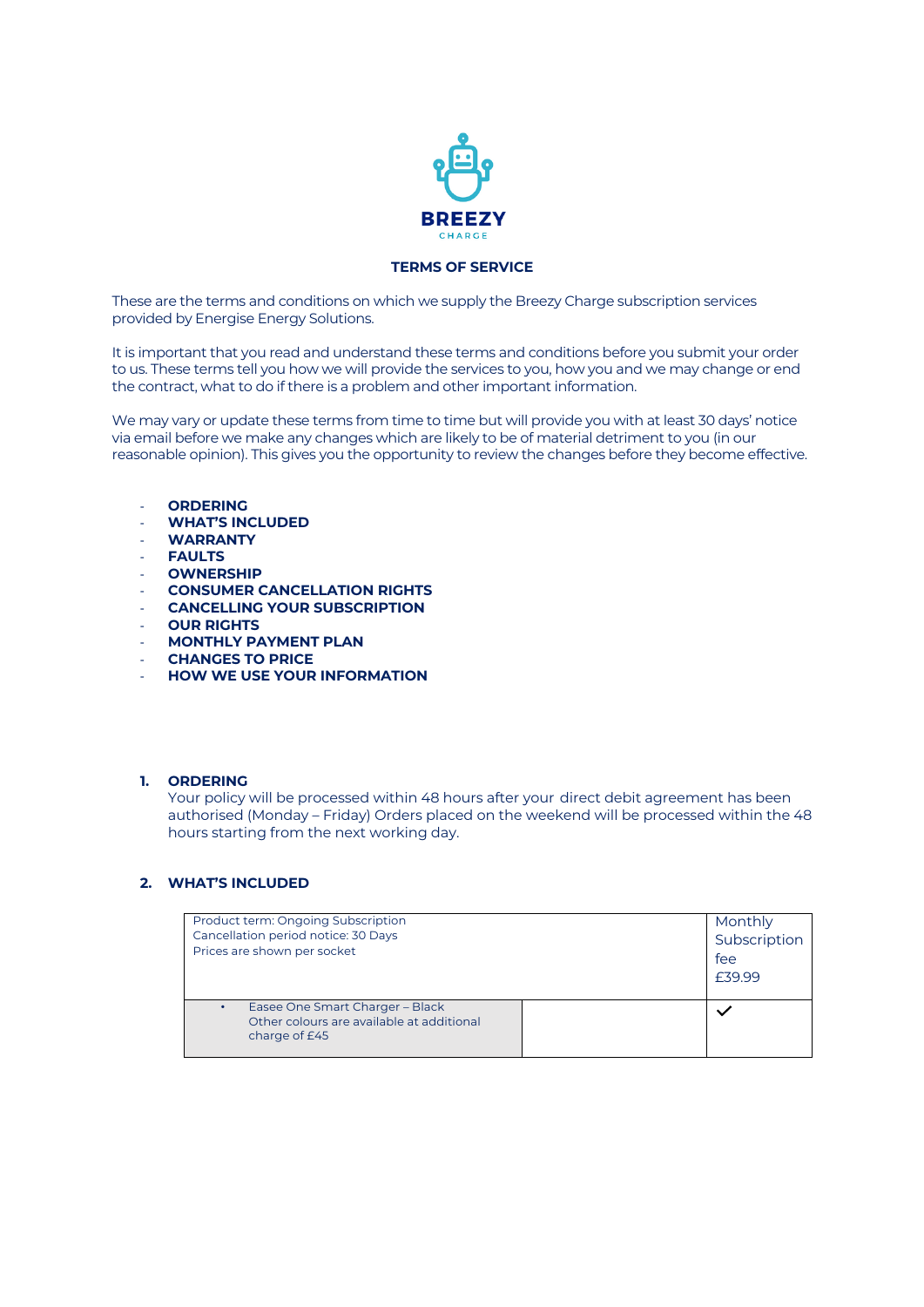| <b>Customer Query Support</b><br>[via video call or telephone]<br>Access between the hours of 8.00-17.00pm,<br>Monday – Friday.             | Unlimited<br><b>FREE</b>                                                                           |  |
|---------------------------------------------------------------------------------------------------------------------------------------------|----------------------------------------------------------------------------------------------------|--|
| Expert Technical Support via video call or<br>telephone.<br>Monday - Friday: 8.00am-17.00pm                                                 | Unlimited<br><b>FREE</b>                                                                           |  |
| Urgent Expert EV Site Visits within 48 business<br>hours (08.00-17.00) Monday – Friday (excluding<br>Bank Holidays) 1 hour call out window. | Unlimited<br>FREE*<br>*Dependant on the call out<br>costs may vary if extra<br>works are required. |  |
| Call out for 3 <sup>rd</sup> party damage (excluding Bank<br>Holidays)                                                                      | Unlimited<br>Fee + hourly rate = $£200$<br>for the 1 <sup>st</sup> hour $+$ £65/hr<br>thereafter   |  |

## **3. WARRANTY**

The warranty is between the Energise Energy solutions and the charge point manufacturer. Upon service and if a fault is found we will claim under the manufacturer's warranty. Vandalism, misuse, or abuses are excluded from the warranty service.

## **4. FAULTS**

If damaged, there is a removal and installation charge of £125+VAT. Monthly payments remain the same and times for cancelation as set out in '**WHAT'S INCLUDED'** and '**CANCELLING YOUR SUBSCRIPTION'.**

#### **5. OWNERSHIP**

The charge point remains the property of Energise solutions – You are responsible for the correct usage by yourself and other.

#### **6. CONSUMER CANCELLATION RIGHTS**

You have the statutory right to cancel this policy within 14 days from the day of purchase or renewal of the contract.

#### **7. CANCELLING YOUR SUBSCRIPTION**

You can cancel your Breezy Charge subscription at any time. Please give us 30 days' notice if you intend to cancel. There is a removal charge depends on the length of your contract and is payable prior to removal, and at time of request, you are responsible for cancelling your Direct Debit with your bank.

| <b>Length of subscription</b> | <b>Cancellation and removal fee</b> |
|-------------------------------|-------------------------------------|
| $0 - 3$ Months                | £750                                |
| $4 - 9$ Months                | £500                                |
| $10 - 12$ Months              | £250                                |
| $12+$                         | f125                                |

# **8. OUR RIGHTS**

We may cancel this policy where there is a valid reason, for example where:

- You have not paid your premium (including non-payment of instalments under an Energise Energy monthly payment facility).
- If instalment payment(s) are not paid when due we will write to the principal policyholder requesting payment by a specific date.